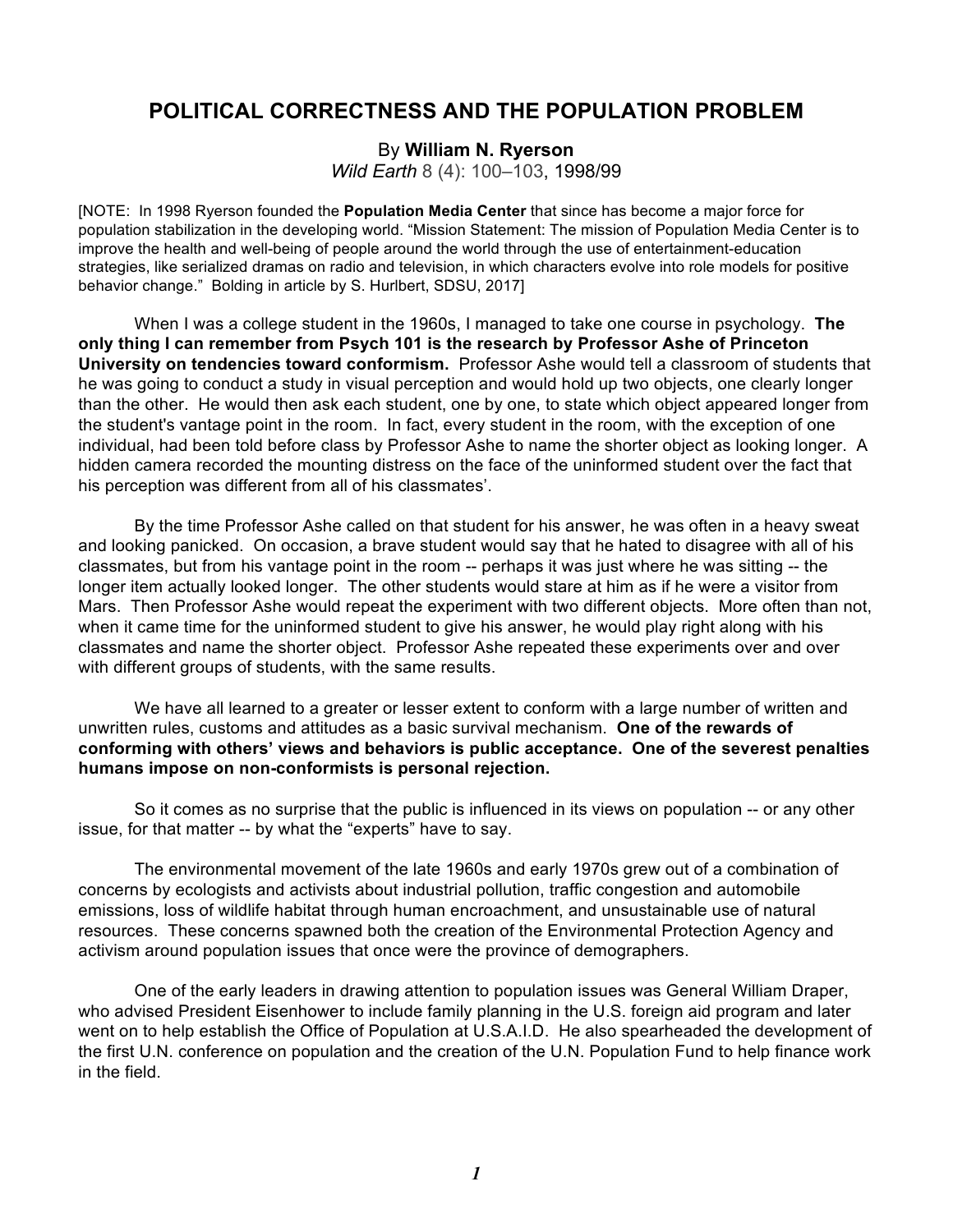Zero Population Growth, founded in 1968 by biologists Paul Ehrlich, Charles Remington and a lawyer named Richard Bowers, was, by 1970, reaching millions of people with the message, "stop at two." The message was carried to the American people by Paul Ehrlich, who appeared on the "Tonight Show" with Johnny Carson several times following the publication of *The Population Bomb*.

People working in provision of medical family planning services took note of the growing human concern with population. Planned Parenthood Federation of America adopted the moniker "Planned Parenthood-World Population," by which it would be better known until it switched back to primarily using PPFA in the late 1970s. In family planning clinics, some family planning providers started urging patients to limit family size. The women's movement questioned the traditional primacy of emphasis on childbearing for women and encouraged women who would like to enter the workplace outside the home to do so.

The public took note. Among other changes, the birth rate in the United States dropped dramatically during the early 1970s. By 1973, the fertility rate had fallen to replacement level -- the lowest it had been since the Great Depression. The pendulum had swung.

**The first U.N. conference on world population in Bucharest in 1974 marked a new high point of global concern about population growth, with developed countries leading the cry for reducing growth rates and improving access to family planning services.** General Draper led the U.S. delegation to Bucharest. Media coverage of the conference was extensive.

Announcing the breakthrough on U.S. birth rates, the National Center for Metropolitan Statistics issued a press release in the mid-1970s which mentioned that, given enough time, the remarkable achievement of replacement level fertility that had just occurred would lead to zero population growth. The news media picked up the story and ran headlines like "Population Problem Solved" and "U.S. Arrives at Zero Population Growth." No less a columnist than James Reston wrote a column in which he noted that the world still had many problems, but thankfully the population problem was over. The general public reacted with relief that a problem as serious as the population problem had been solved.

**As the 1970s wore on, many medical service providers started to see some of the problems that could arise when a health care worker gave advice about family size to a patient.** Imagine the reaction of a patient who is seeking medical help in achieving another pregnancy being told by a health care worker that she thinks the patient has had enough children. Some groups in the women's movement suddenly had a new cause -- to protect a woman's right to make her own decisions regarding her body and childbearing and not be harassed by zealous family planning workers. **What many may have overlooked is that in many developing countries, the husbands and male partners make all important decisions regarding family life, including the number and spacing of children.**

**In a sign of the newly discovered sensitivity to patient autonomy, Planned Parenthood of New York City ran a public service announcement on radio that said essentially, "Have as many children as you want, and when you've had enough, come to us. Planned Parenthood."** In its more refined version, this view, which has come to be predominant among those in the field of reproductive health care, is that a medical service provider should be neutral with regard to such personal goals as family size and should serve the patient by helping her achieve her goal -- whether it be increased fertility, child spacing or cessation of childbearing. Family planning service providers were coming to recognize that it is best to let the patient decide what is right for her, with information provided on her options.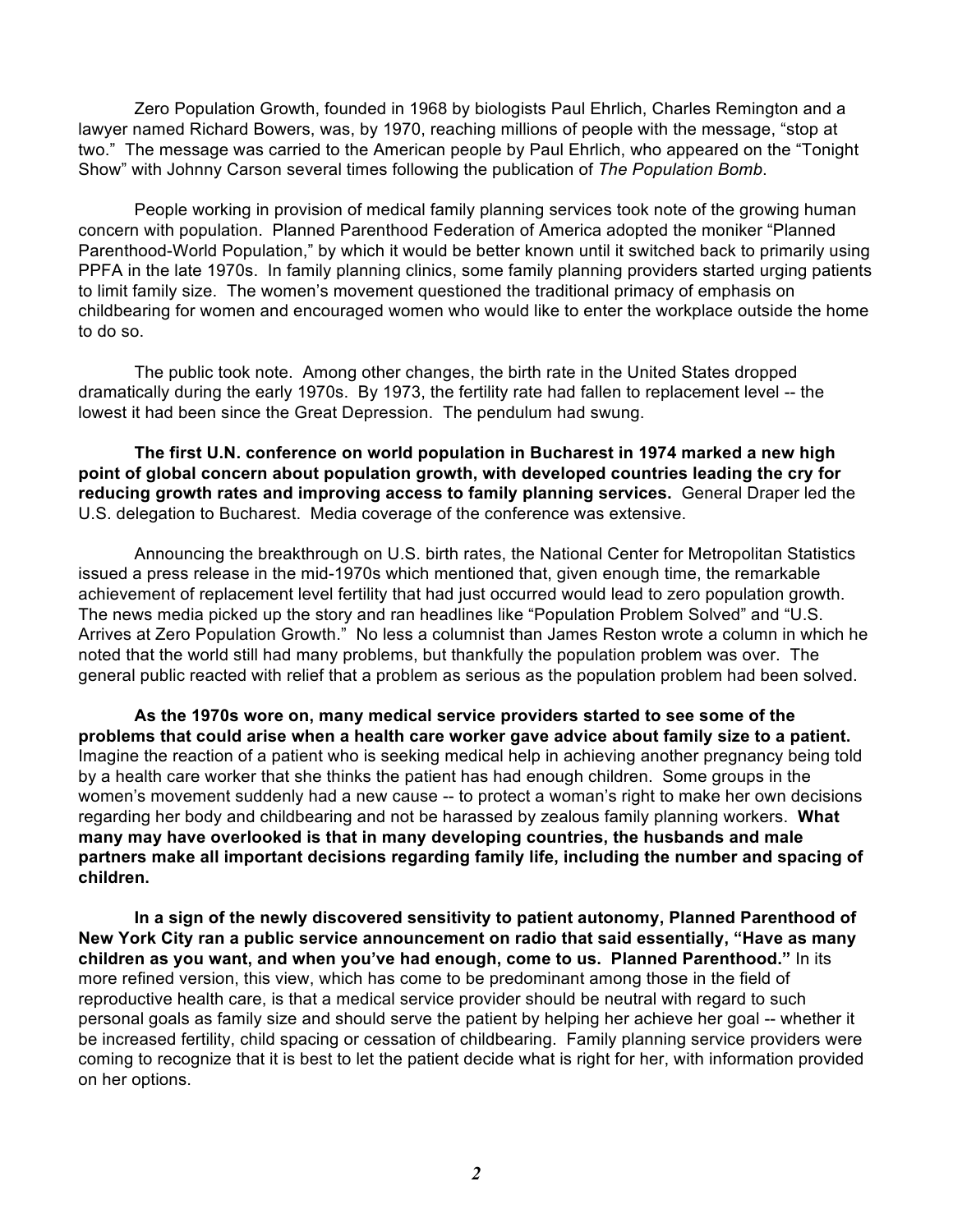At the same time, anti-abortionists started their drive to overcome the consequences of the 1973 Supreme Court decision on abortion. **Recognizing that concern with population growth was one of the reasons many people supported legalized abortion, the Right to Life movement evolved a strategy to cast doubt on the existence of a population problem.** This strategy has continued and has been joined by various elements of the conservative movement. Those ultra-conservatives' view was epitomized by an editorial in *Forbes* magazine by Malcolm (Stephen) Forbes, Jr. which basically claimed that population growth is a stimulant to economic growth and that slowing population growth would lead to economic stagnation. This led me to write a letter to the editor of *Forbes* (which the magazine chose not to run) suggesting that if his theory were true, Malcolm Forbes might be happier living in such outstanding economic powerhouses as Bangladesh or Nigeria, rather than the stagnant, unfortunate countries of Europe and North America.

In the 1960s and 1970s, attention of population watchers here and abroad shifted more to developing countries where population growth had been alarming, resulting in some cases in national populations doubling in little more than a generation. The U.N.'s first International Conference on Population in Bucharest in 1974 brought worldwide attention to some of the implications. In India soon afterwards, governmental alarm about galloping population growth led to family planning workers, acting under emergency powers declared by Indira Gandhi, rounding up many villagers for involuntary sterilizations. That excess caused a backlash which still is inhibiting effects there and elsewhere.

At the 1984 U.N. Population Conference in Mexico City, the United States, under the influence of ultra-conservatives and President Reagan, abandoned the leadership position it had taken in Bucharest, which unfortunately weakened the rest of the world's concern about population growth that the U.S. had championed only 10 years earlier. In the meantime, the American public long since had decided they had far more important things to do than to listen to this debate, and since the population problem had apparently been solved in the United States anyway, it was better to focus on more immediate concerns, like the economy.

By the time of the third global population conference in Cairo in 1994, the prevailing view was that providing people with information about and access to reproductive health care was a sufficient strategy for addressing the population issue. Provide access to family planning, the theory went, and the problem of rapid population growth will largely solve itself. The primary evidence for this view was that birth rates had declined in most countries after contraceptives had been introduced and that there were many people not yet using birth control methods who would be happy to stop or limit their childbearing. **Unfortunately, the Programme of Action adopted in Cairo largely ignored the fact that the average desired family size in sub-Saharan Africa and in some countries in Asia and Latin America -- the size which would be achieved if everyone could become a perfect contraceptor -- was five children per couple, which would double a population in 20-plus years.** The belief in Cairo was that, as the culture of family planning spreads, desired family size will come down of its own accord. Accordingly, it would not be necessary to worry about influencing family size decisions in any way. Even talking about a population problem, some held, could lead to abuses. **And unhappily, many in Cairo did not recognize there was an alternative -- that at that very moment, large numbers of people in several countries were watching or listening to intriguing soap operas which educated them about the personal benefits of small families in a non-coercive way, resulting directly in significant decreases in their desired family sizes.**

As a 30-year veteran of population activism, I have seen interest in population issues wax and wane and have sat through innumerable discussions about correct and incorrect wording to use in